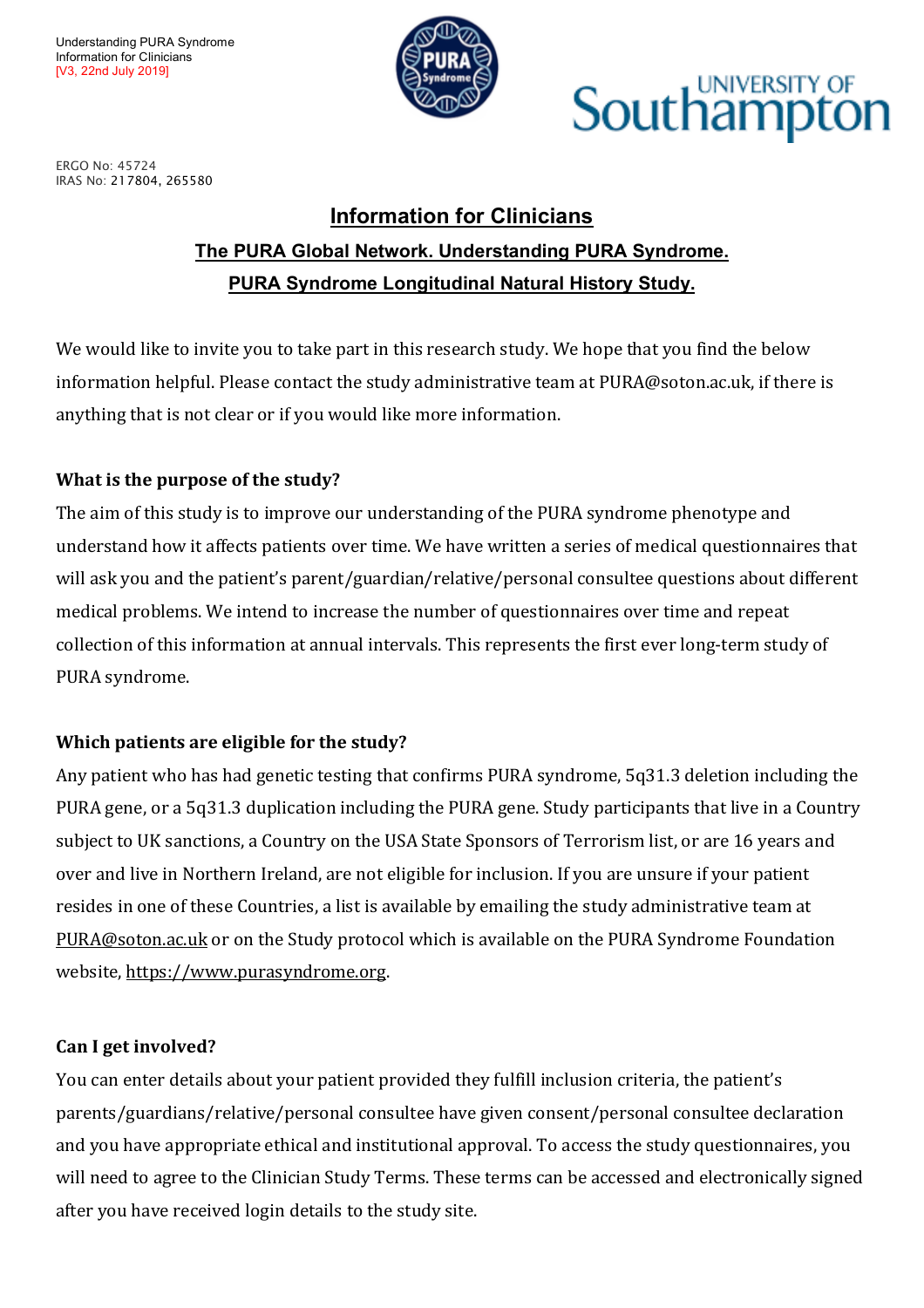

# **UNIVERSITY OF** Southamptor

ERGO No: 45724 IRAS No: 217804, 265580

#### **How do I get involved in the study?**

Clinicians can enter the study by two routes.

1. The patient recommends clinician.

This is when your patient's parent/guardian/relative/personal consultee have accessed the study and have recommended you to enter information about their child/ward/relative/person with PURA Syndrome. The study administrative team will contact you from the PURA@soton.ac.uk email account with the patient name, date of birth, address and information about the study, using the contact details supplied by your patient's parent/guardian/relative/personal consultee. Hopefully the patient's parent/guardian/relative/personal consultee will have told you of their recommendation and supplied you with the study participants pseudonymised ID number. To ensure you are entering information on your patient, we ask that you confirm this recommendation with the patient's parent/guardian/relative/personal consultee using the contact details stored by your institution, or face-to-face. It is also sufficient if the patient's parent/guardian/personal consultee has notified you of their recommendation using the contact details stored by your institution, or face-to-face. We ask for this validation process, to ensure that we are linking your account with your "real" patient.

If you wanted to proceed with the study, you would need to reply to the study administrative team email account (PURA@soton.ac.uk); confirming the patient details and pseudonymised ID. We will then generate a study account for you to use and send access details to your email. The patient's parent/guardian/relative/personal consultee will have already provided online consent/personal consultee declaration for you to enter information and once you have access to the study, you will be able to view this consent/personal consultee declaration form.

2. Clinician self-referral to the study.

This is when you have a patient who fulfills inclusion criteria but their

parent/guardian/relative/personal consultee haven't accessed the study. You can still enter information about your patient, but you will need to gain consent/personal consultee declaration to do this. There are clinic consent/personal consultee declaration forms available for this purpose on the PURA Syndrome Foundation website (https://www.purasyndrome.org) or by contacting the study administrative team at PURA@soton.ac.uk. To gain study access, you need to email the study administrative team at PURA@soton.ac.uk from your professional/institutional verifiable email address. This email needs to include your patients name, date of birth, current Country of residence, confirmation of PURA syndrome/PURA gene deletion/PURA gene duplication, if you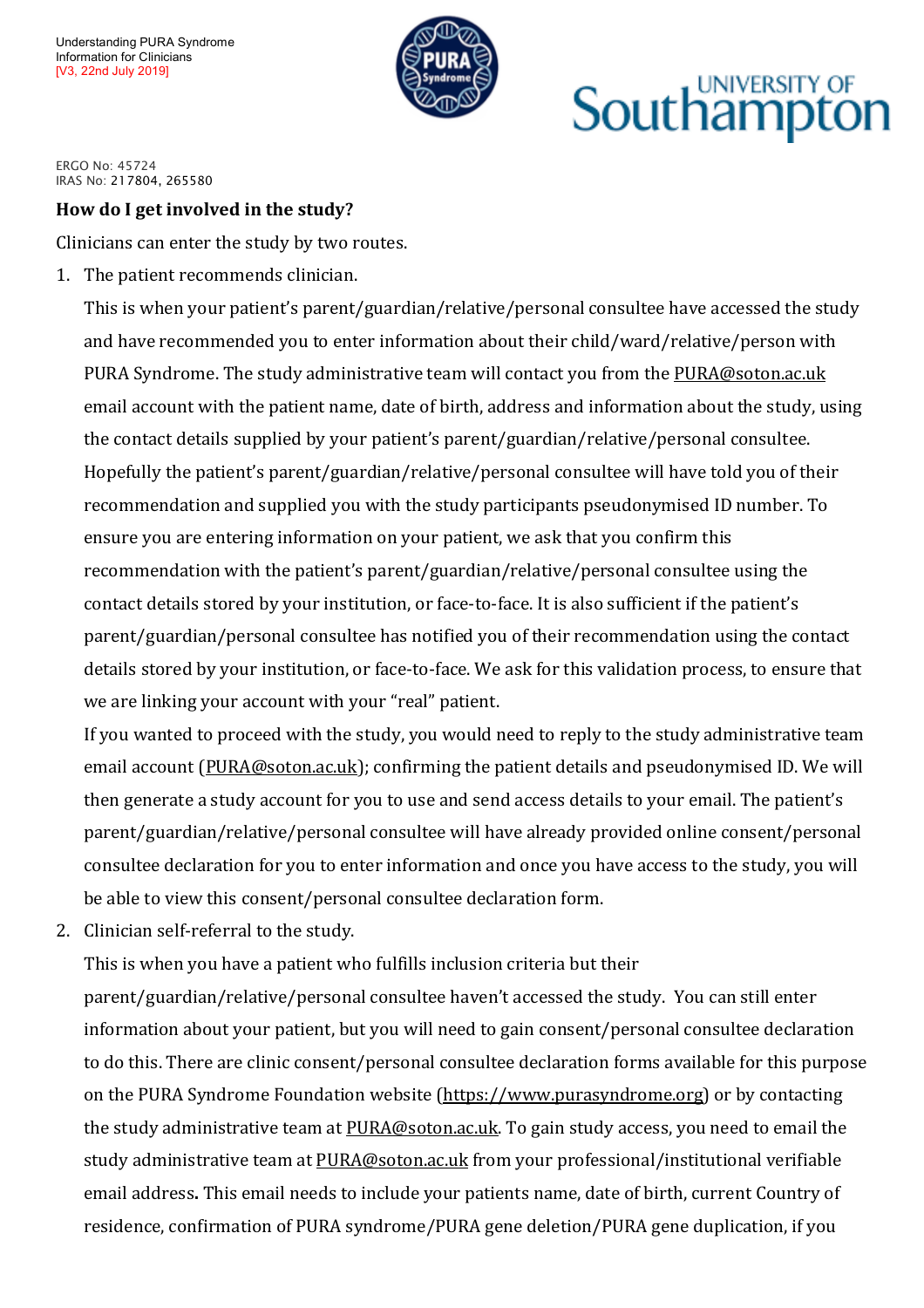

# **UNIVERSITY OF** Southampton

<sub>IRAS</sub> ልሁ: 45724<br><sub>IRAS</sub> ልሁ:ቂadyoaaא୫தaහaccount and your own professional contact details. Prior to sending this email, you need to have consented the patient's parent/guardian/relative or gained personal consultee declaration. The email that you send this information from, is the email the study administrative team will use to contact you. The study administrative team will then confirm that that the patient meets inclusion criteria and there is no duplicate record. If a duplicate record exists, the clinician will be asked to contact the family and ask if they can be added as a clinician to the patient's account. If there is no duplicate record and the patient meets inclusion criteria, we will generate a study account for you to use and send access details to your email. We ask that if you are recruiting in this way that you explain to the parent/guardian/relative/personal consultee that they can also access and upload information into the study.

#### Who will give consent for patients with PURA Syndrome to be involved in the study?

From our understanding of PURA Syndrome, children and adults with PURA Syndrome do not have the capacity to consent for involvement in this research study. If during the process of this study you identify a patient with PURA Syndrome who you believe has capacity to consent then please let the study administrative team know. If the patient's parent/guardian/relative/personal consultee have recommended you, consent for you to enter information will already have been given through the study platform.

If you are self-referring, then you will need to gain consent/personal consultee declaration. If the study participant is a child (under 16 years of age), consent will need to be sought from one of the parents or legal guardians/custodians of the study participant. If the study participant is aged 16 years or over and lives in England or Wales, a "personal consultee" opinion should be sought. A personal consultee is someone who cares for, and is interested in the welfare of the study participant other than in a professional capacity. If the study participant is aged 16 or over and lives in any Country other than England or Wales, consent will need to be sought from the study participants legal representative. If a legal representative has not been appointed, then consent should be given by their nearest relative (as defined by the Mental Health (Scotland) Act 1984 relationship hierarchy). To allow ongoing study access for study participants that turn 16 during the study, we require that the appropriate consent/personal consultee opinion (as detailed above) is sought when your patient turns 16 years. Please note that we are currently unable to continue access for study participants in Northern Ireland once they turn 16 years of age. If you have any questions regarding this, please contact the study administrative team.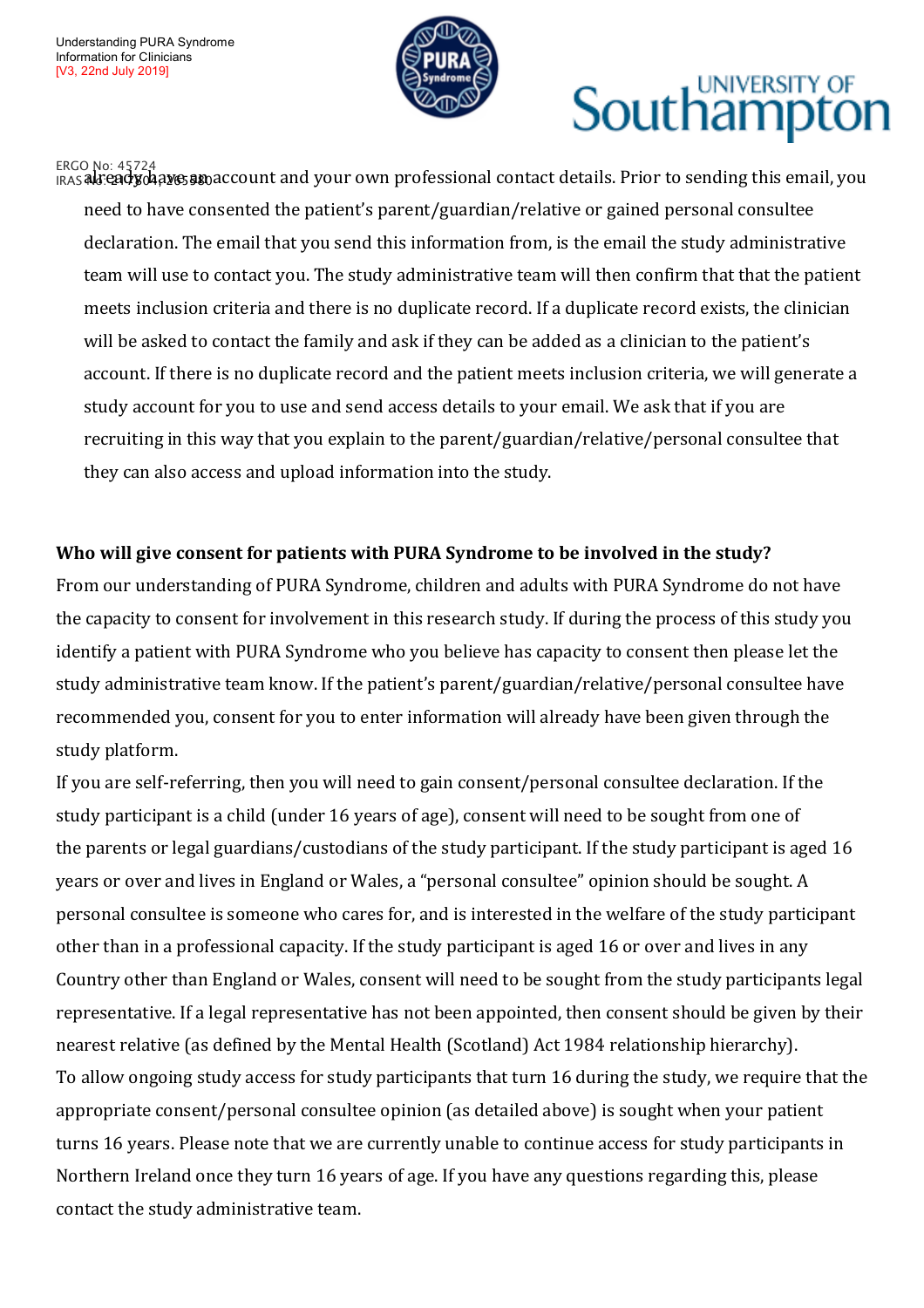

## UNIVERSITY OF Southampt

ERGO No: 45724 IRAS No: 217804, 265580

#### **What if I look after multiple patients with PURA Syndrome?**

You will be able to see all of your patients' study accounts and add information on each of your patients from your one account. It is very important to ensure that you confirm that you are entering the correct information on the correct patients account and patient demographic details will be available for you to see for this purpose. If you need to add a new patient to your account, then you need to follow the above 'How do I get involved in the study?' steps. During this correspondence, you should notify us that you already have an account.

#### **Do I have to take part?**

No. Participation is entirely optional.

#### Do I need ethical approval?

Yes. To access the study, you will need to have received appropriate national or institutional ethical approval. The study has UK Research Ethics Committee (REC) approval (IRAS No: 217804 & 265580), University of Southampton approval (ERGO 457241), and is a Musketeers Memorandum (MM) study. This approval allows clinicians based at a regional genetics centre in the United Kingdom to enter data. University Hospital Southampton NHS Foundation Trust is acting as the lead Research and Development (R&D) office for MM. If you are not based at one of these centres, we will aim to help in your attainment of ethical approval, but will not be held responsible for applying for each application process. To aid in this, we can provide you with the protocol, sample forms and UK ethical proposals. International ethical regulations are variable and you will need to ensure that you comply with institutional and national ethical regulations.

#### How do I withdraw from the study?

You can withdraw from the study or unlink with a patient's accounts at any time, without providing a reason. If you withdraw, you will not be able to add any further information into the study. Data that has been submitted up to that point will be included in the research study, however we will not request any further information. You can withdraw by emailing the study administrative team at PURA@soton.ac.uk or by accessing the study withdrawal document on the study site. If you have multiple patients, you will need to confirm in the email whether you want your whole account closed or just to be unlinked to a certain patient account. If you are doing this by the study withdrawal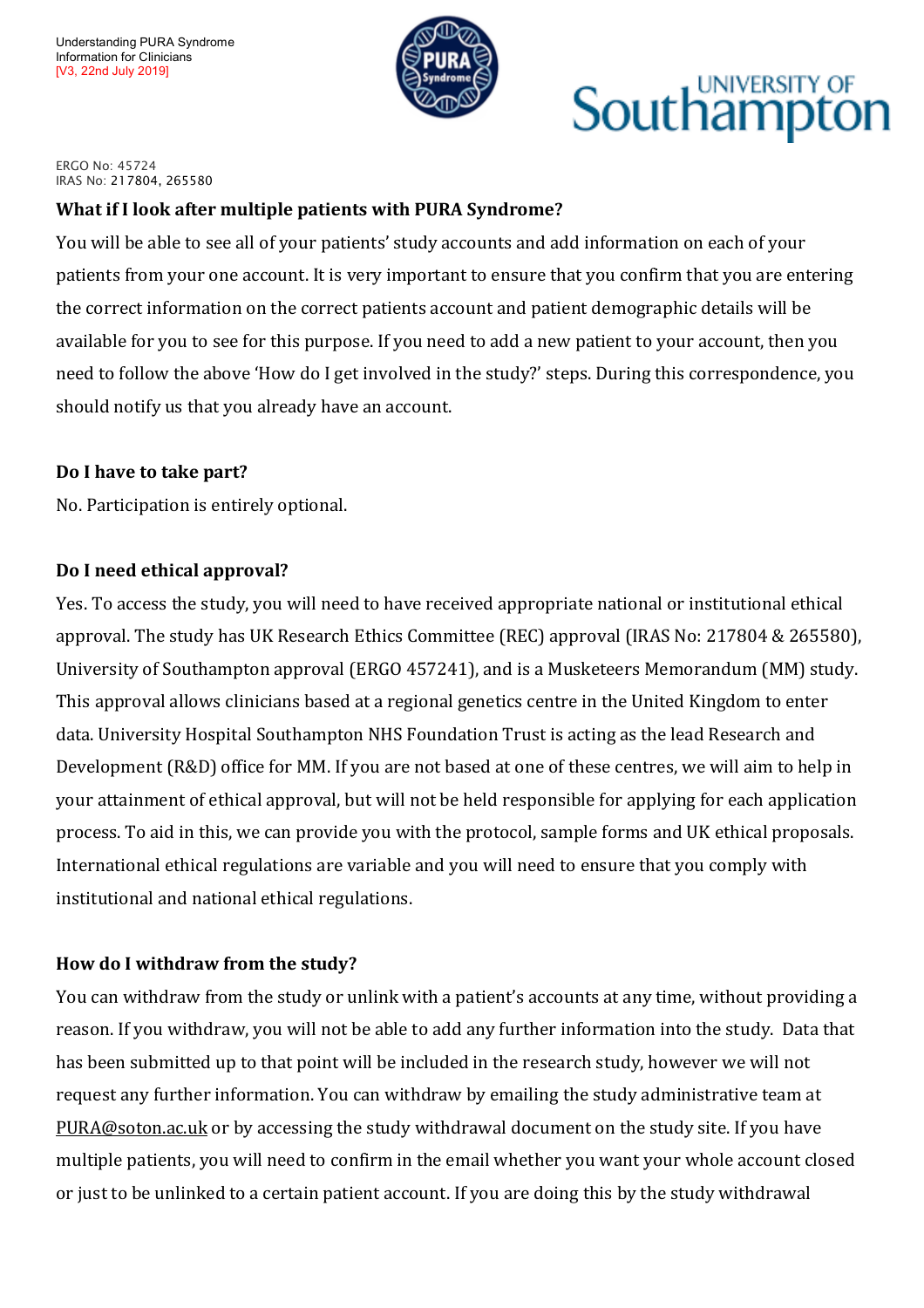

# UNIVERSITY OF **Southampto**

<sub>ERGO No: 45724</sub><br>**ਕ਼ਕੁ¢NB1@IT&6h@83938U** will need to be complete this for each of the patients accounts that you wish to withdraw from.

If your patient's parent/guardian/relative/personal consultee withdraws consent where there is a corresponding clinician entry, the parent/guardian/relative/personal consultee and clinician will not be able to add information to that account.

In these circumstances, your account will remain active so that you can still access your other patient accounts, but will no longer be able to access the "withdrawn" patient account.

#### **What information will be collected?**

We will ask you to provide us with your name, institution/professional work place and contact details. The questionnaires will cover your patient's past medical history, development and medical history. This may include clinical information attained from medical records, outcomes of clinical examination, investigation reports, investigation images, radiological images and reports from surgical procedures. In time, we may ask you to upload photographs. You should only upload photographs if the patient's parent/guardian/relative/personal consultee have specifically opted in on the consent/personal consultee declaration form. You do not have to fill out all of the questionnaires, although the information you provide should be as complete and accurate as possible.

Patient's parent/guardian/ relative/personal consultee will be able to view the information you have entered on their child/ward/relative and you will be able to see the information that they have entered.

We are collecting information that is considered 'sensitive data' or 'special category data'. This type of data requires researchers to take additional care in its collection, storage and use. In addition, this data includes the collection of personal information. This essentially means that the information collected is capable of either directly or indirectly identifying your patient. All research where someone can be identified will be conducted in accordance with data protection laws. We aim to protect study participants identity and will not provide researchers with patient names, date of birth, address or contact details.

#### **What are the possible benefits of taking part?**

We hope to gain a better understanding of PURA syndrome and its course. It is hoped that an improved understanding of PURA syndrome will help in establishing effective management guidelines for clinicians, provide information to families and guide further research.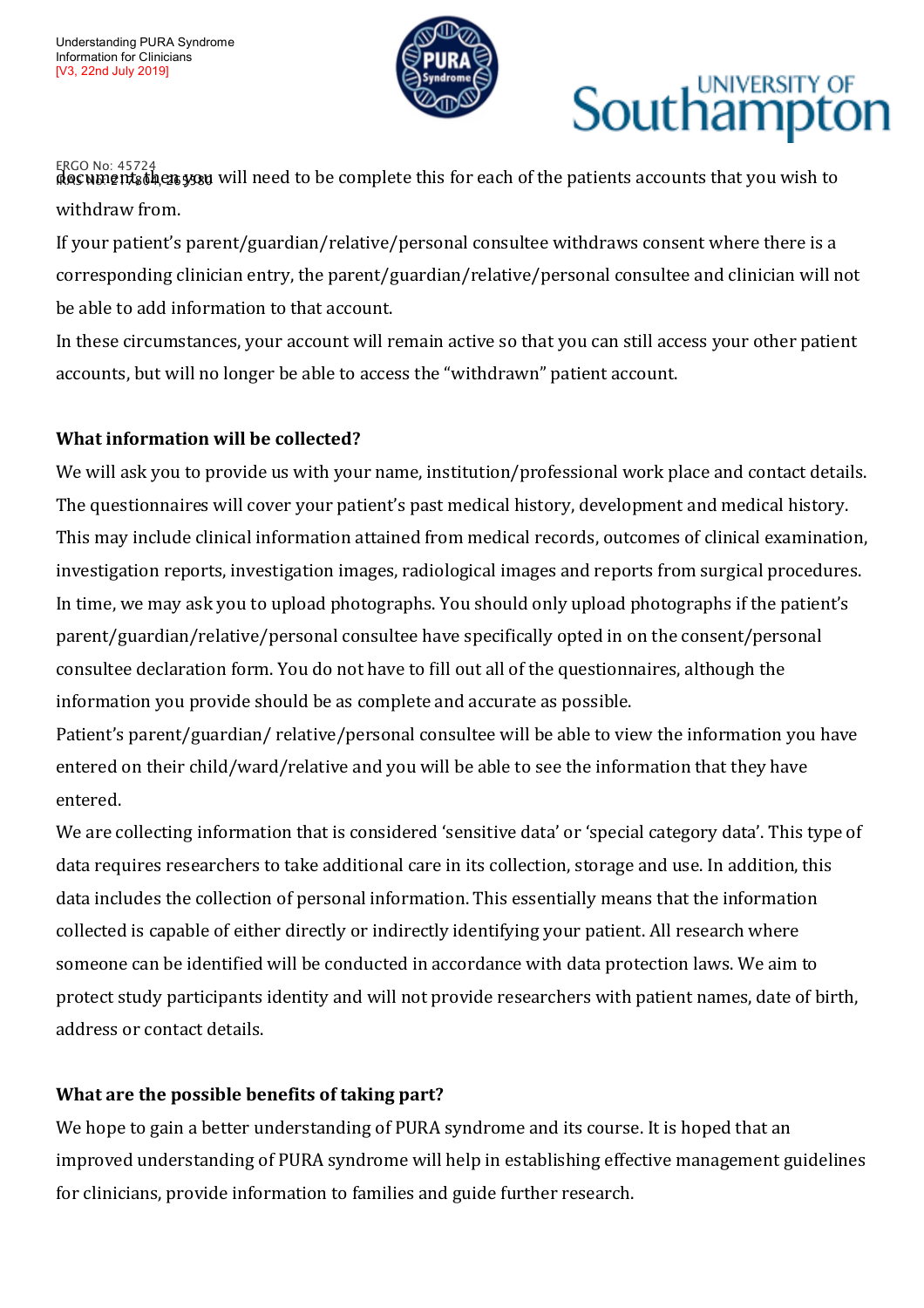

# **Southampton**

#### ERGO No: 45724<br>**MAbat are she possible disadvantages and risks of taking part?**

The study does not come at any physical risk to your patient, although there may be no direct benefit to your patient. Because PURA syndrome is so rare, there is a risk that a small amount of information may allow people who know your patient well to identify them from research papers, information on the Foundation website or PURA Syndrome Foundation conference lectures. Every effort will be made to keep this information as private as possible. This has also been explained in the Study Information document.

#### **Will my entry be acknowledged?**

One of the main aims of the study is to promote further research and publication. Researchers can apply to access pseudonymised datasets from the study. If this dataset includes data that you have submitted, they will be provided with your contact details. We ask that researchers contact you to offer appropriate acknowledgment such as collaborator recognition or co-authorship. We will only be able to give your contact details, if you have opted-in for this on the Clinician Study Terms document. Acknowledgments should be decided based on the International Committee of Medical Journal Editors acknowledgment recommendations (http://www.icmje.org/recommendations/browse/roles-andresponsibilities/defining-the-role-of-authors-and-contributors.html). Researchers should make appropriate efforts to make this contact via the contact details provided, although in the absence of a response in an appropriate time frame, they can proceed in submission for publication. Researchers will not be provided with information that links you to your record and you should not try to link information to identify your patients from the study cohort. Sharing of additional information is not covered in the PURA Syndrome Natural History study consent/personal consultee declaration or study protocol.

#### **How will the information be kept confidential and safe?**

All participant details will remain confidential and protected, in compliance with General Data Protection Regulation 2016/679, Data Protection Act 2018 and the University of Southampton data management policy. The University of Southampton is the data controller, and is responsible for safely collecting the information, looking after it and using it properly. All personal information is handled according to the University's policies and legal and regulatory requirements. Data protection laws require that personal data is; used lawfully, fairly and in a transparent way, collected only for valid purposes that have clearly been explained, proportionate and relevant to the purposes told about, accurate and up to date, kept only as long as necessary and kept securely.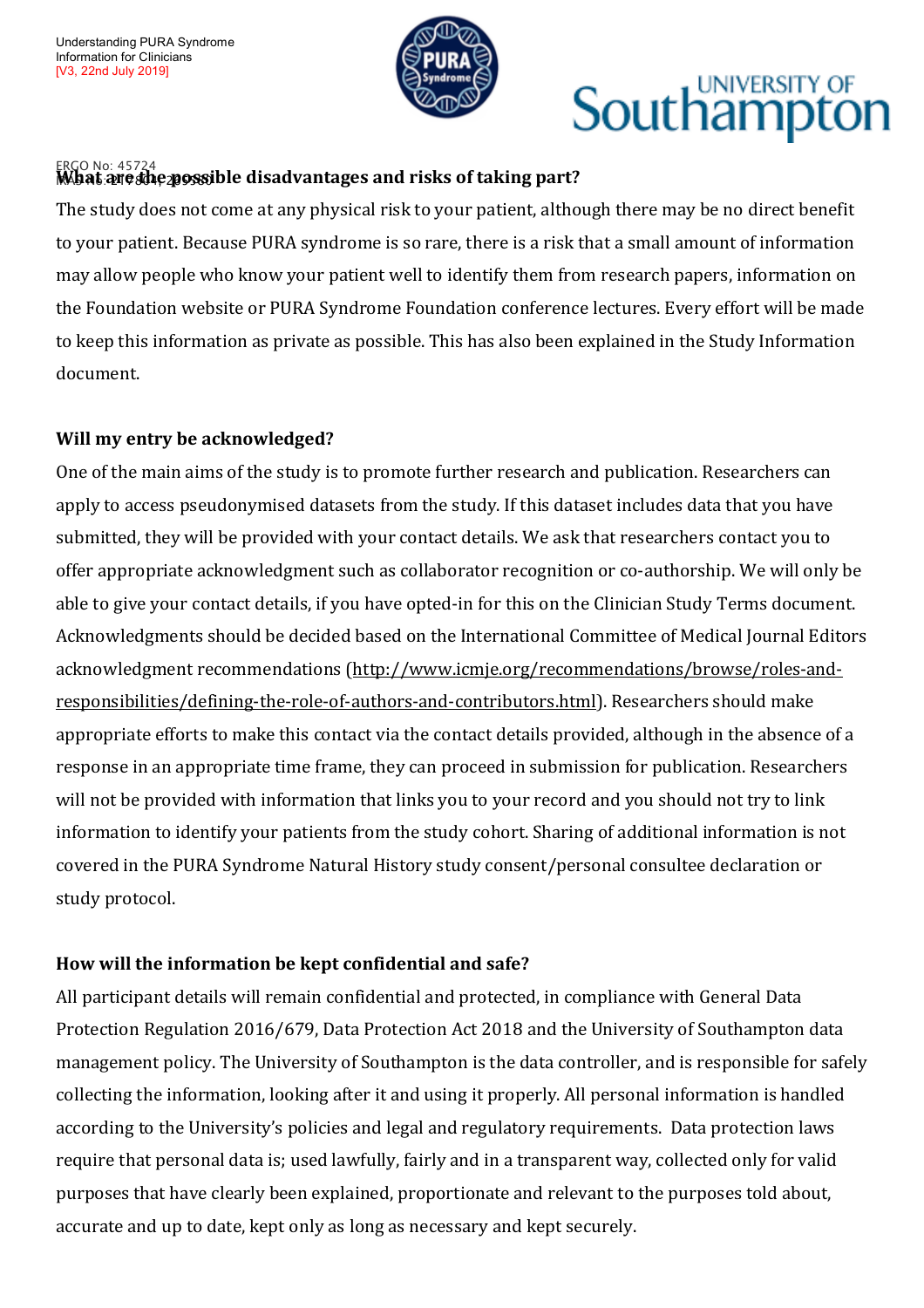

# **UNIVERSITY OF Southampto**

<u>ER</u>GO No: 45724<br>ik**he<sub>NA</sub>uestionnaires** are held on a secure website and the data stored on a secure server, currently in the Netherlands. When an account is created, your patient is given a pseudonymised patient ID. All of the information entered into the questionnaires is entered under this patient ID and stored separately to your patient's name, genetic report and contact details.

#### **Who will have access to the study information?**

The study administrative team will have access to all the information that you enter. Responsible members of the University of Southampton, the data system staff (currently FormsVision) or individuals from regulatory authorities may be given access to monitor and uphold data management regulations. International researchers can apply for pseudonymised datasets from the study. Data will only be exported to researchers after successful application to, and authorization from, the PURA Syndrome Study Advisory Steering Committee. Clinicians who have entered data onto the system and would like further access for research, need to apply in this way. Researchers from both inside and outside of the European Economic Area (EEA) will need to manage data in accordance with the study Data Sharing Agreement and General Data Protection Regulation (GDPR). Outcomes of this research may be shared in reports, publications and conferences. As the data controller, the University of Southampton, may also have to disclose information if required so by law in order to comply with legal obligation, to protect University rights, interests or property, to act in urgent circumstances to protect the personal safety of University staff, students and public, or protect the University against any legal liability.

#### **What happens when the research study finishes?**

The length of the study will be regularly reviewed and the end date decided by the PURA Syndrome Foundation. There is currently no definite end date for this study, although you or your patients' parent/guardian/relative/personal consultee can withdraw at any time. The length that data is kept after the study is closed will be in accordance with General Data Protection Regulation 2016/679, Data Protection Act 2018 and the University of Southampton data management policy.

#### **Who is running the study?**

The study administrative team are based at the University of Southampton. University of Southampton are sponsoring the study. Professor Diana Baralle is the Chief Investigator of the study and data custodian.